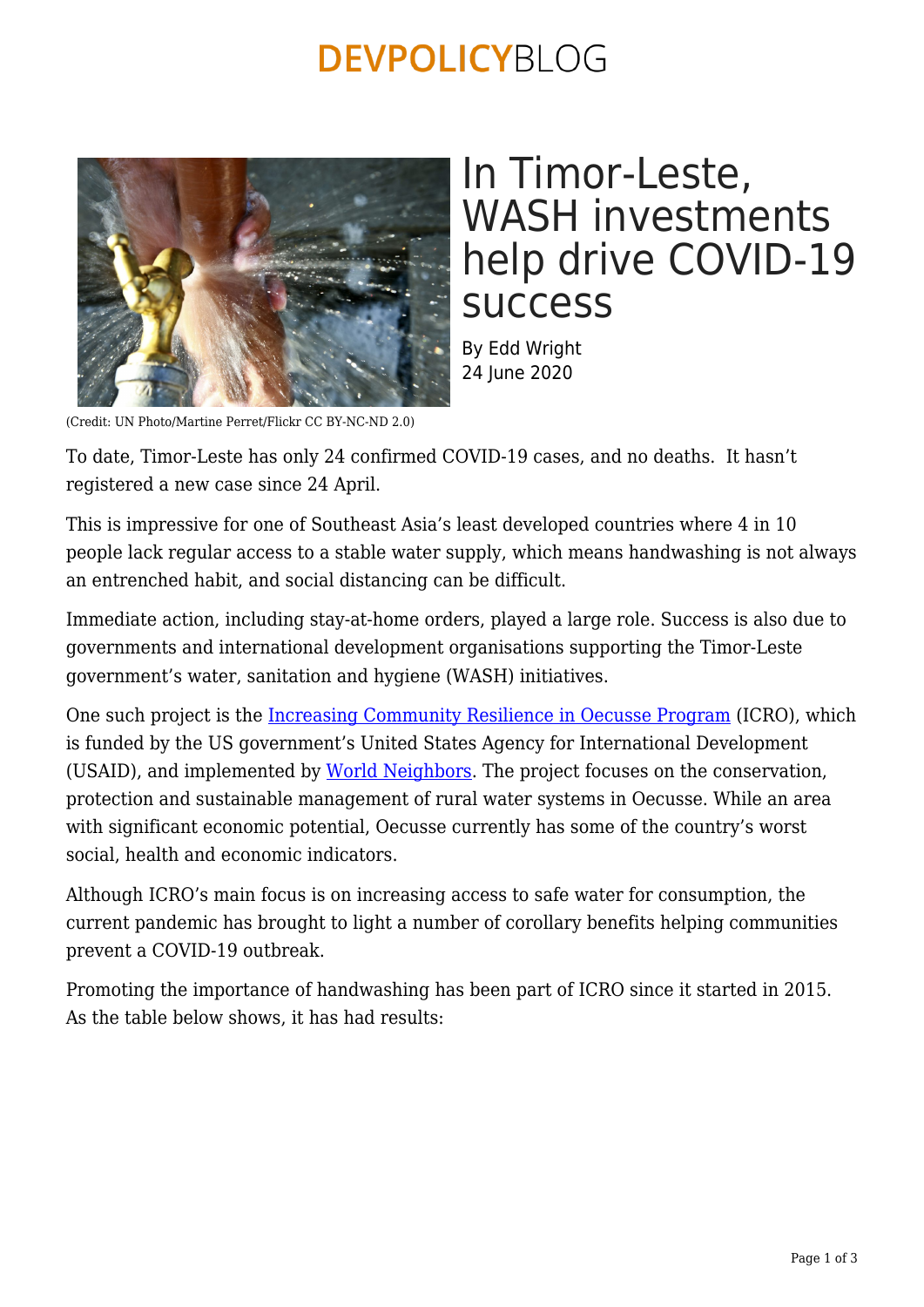## **DEVPOLICYBLOG**

| Activity                            | 2015 | 2018 |
|-------------------------------------|------|------|
| Handwashing before food preparation | 0%   | 53%  |
| Handwashing before eating           | 60%  | 73%  |
| Handwashing before feeding a child  | 0%   | 23%  |
| Handwashing after defecation        | 20%  | 62%  |

These numbers increased through a community-based education program. In addition, World Neighbors trained the villages in making "tippy taps" – a simple low-cost technology used for handwashing in areas where water is scarce. Jerry cans, which are hung with rope mounted on a simple bamboo structure, are operated with a foot pedal causing it to tip and release enough water for handwashing. Near the tippy tap is a soap container. Raising awareness about the importance of handwashing is critical to the success of these inexpensive and easily installed public handwashing stations. While there is no control group of villages, we're confident that without these interventions these increases simply wouldn't have happened.

ICRO also addresses the lack of piped water systems found in many villages in Oecusse, or the non-functioning, disintegrating systems found in others. New networks have been installed, and existing ones have been repaired and multiple tap stands spread throughout a village. As a result, people need to travel far less distance to collect water and fewer people queue at each access point. This has made it much easier to implement social distancing measures.

In most of the villages in which the program operates, residents have established community-based savings and loans groups. Villagers contribute small amounts to the group and take out small loans, at nominal interest. Members are trained in literacy and basic bookkeeping skills. In normal times, these loans are used to pay for children's school fees or to make small improvements to homes. During this COVID-19 emergency, savings and credit groups have been used as "micro-safety nets", allowing villagers to take out loans for more immediate needs to help deal with the economic impact caused by the virus.

Finally, because the program has increased access to water, vegetable gardens have been created near the community water points. This has greatly increased the nutritional intake of households, improving people's health and their immune systems – again a very important preventative measure against COVID-19.

Due to WASH projects like this and other related investments, communities in Timor-Leste not only have improved access to clean water, but they are in a better position to face the